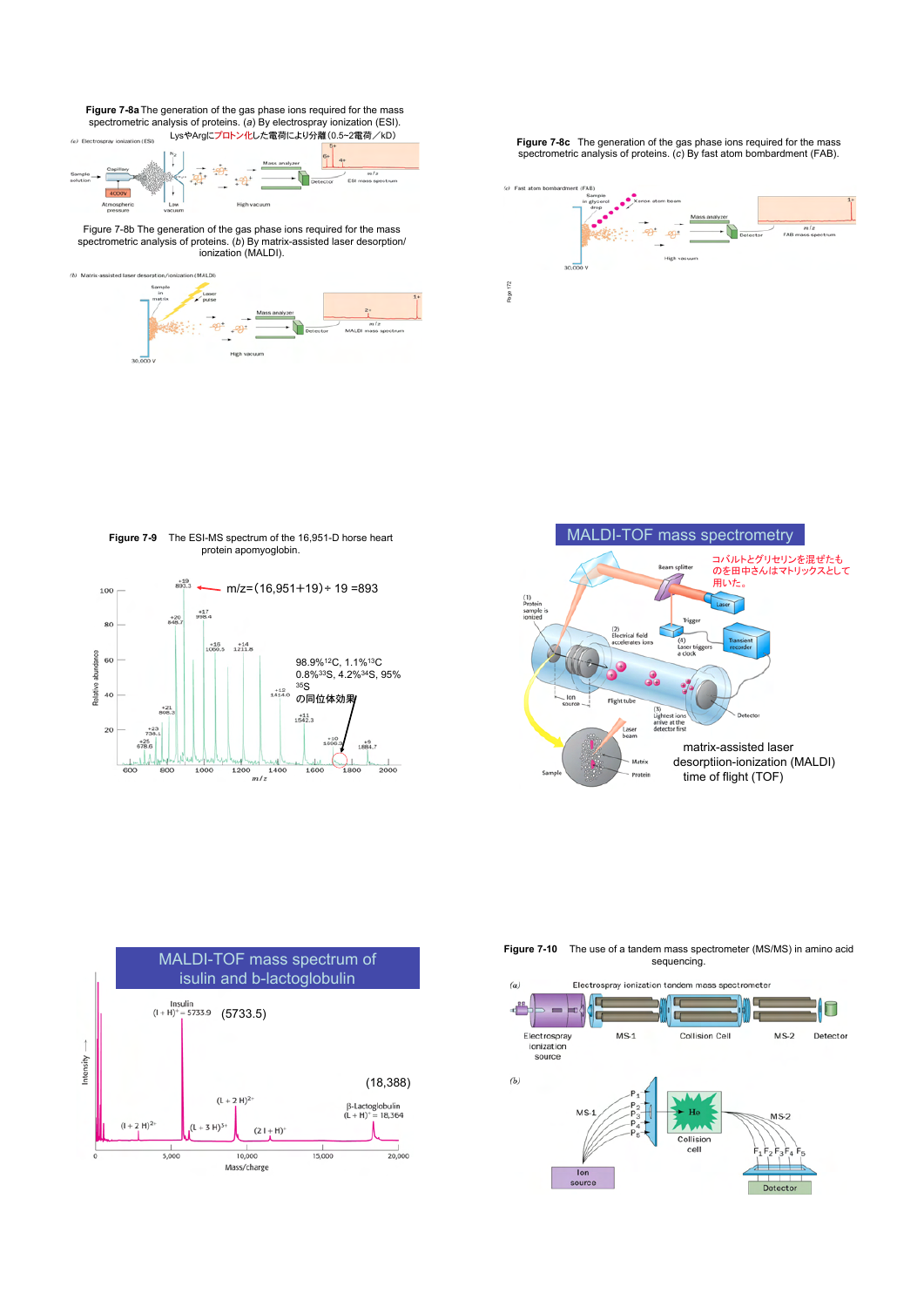



## 化学ポテンシャル

T: Kelvin 温度

R: ガス定数(2cal・mol-1・K-1)

| 化学ポテンシャル<br>(部分モル自由エネルギー)                           |                    |                     |                                                                      | 電気ポテンシャル---電荷を分子がもってい<br>れば雷位ができる  |                           |                                                                       |
|-----------------------------------------------------|--------------------|---------------------|----------------------------------------------------------------------|------------------------------------|---------------------------|-----------------------------------------------------------------------|
|                                                     | out<br>$A_{\rm O}$ | $\mathsf{in}$<br>Ai | $\mu_0 = \mu^* + RT \cdot InA_0$<br>$\mu_i = \mu^* + RT \cdot InA_i$ | out<br>$A_{O}^{+}$<br>$V_{\Omega}$ | in<br>$A^{\dagger}$<br>Vi | $GO = zFVO + Go$<br>$G_i = zFVi + G^2$                                |
| $\Delta \mu = \mu_i - \mu_0 = RT \cdot ln(A_0/A_i)$ |                    |                     |                                                                      |                                    | V: 電位                     | $\Lambda$ G = G <sub>O</sub> - G <sub>i</sub> = zF(V <sub>O</sub> - \ |

 $\Lambda$ G = G<sub>O</sub>- G<sub>i</sub> = zF(V<sub>O</sub> - V<sub>i</sub>) V: 電位 F: ファラディー常数(2.3 x 10<sup>4</sup> cal·V<sup>-1</sup> ·mol<sup>-1</sup>) (96500クーロン・mol -1 )

電気ポテンシャル

Z: 電荷数

## 電荷をもった物質の濃度差の持つエネルギー  $\Delta \mu_A^2 = \Delta \mu + \Delta G = RT \cdot ln(A_O/A_i) + zF(V_O - V_i)$ **Vo= 0 mV**とすると  $\Delta \mu_A^2 = -zF \cdot V_i + RT \cdot ln(A_O/A_i)$ ここで平衡時を考えると  $\Delta \mu_A^{\star z} = 0$  $ZF \cdot V_i = RT \cdot ln(A_0/A_i)$ Vi = RT/ZF・ln(Ao/Ai) **------**ネルンストの式 平衡電位を求める  $RT/zF=$ ジュール (z) ジュール ボルト・mol  $\frac{y_1 - y_2}{\text{mol} \cdot \text{K}^2}$  K° = ボルト 平衡電位(ΔΨ)= RT/zF・ln(A<sub>O</sub>/A<sub>i</sub>)  $=\frac{8.314 \times 298}{1 \times 0.0500}$  $= 0.059 \cdot log(A_0/A_i)$ ---volt

V<sub>s</sub>=0mVとしたときの平衡時の電気化学ポテンシャル

$$
*(\text{}) = R1/z + \ln(A_0/A_1)
$$
\n
$$
= \frac{8.314 \times 298}{1 \times 96500} \times 2.303 \cdot \log(A_0/A_1)
$$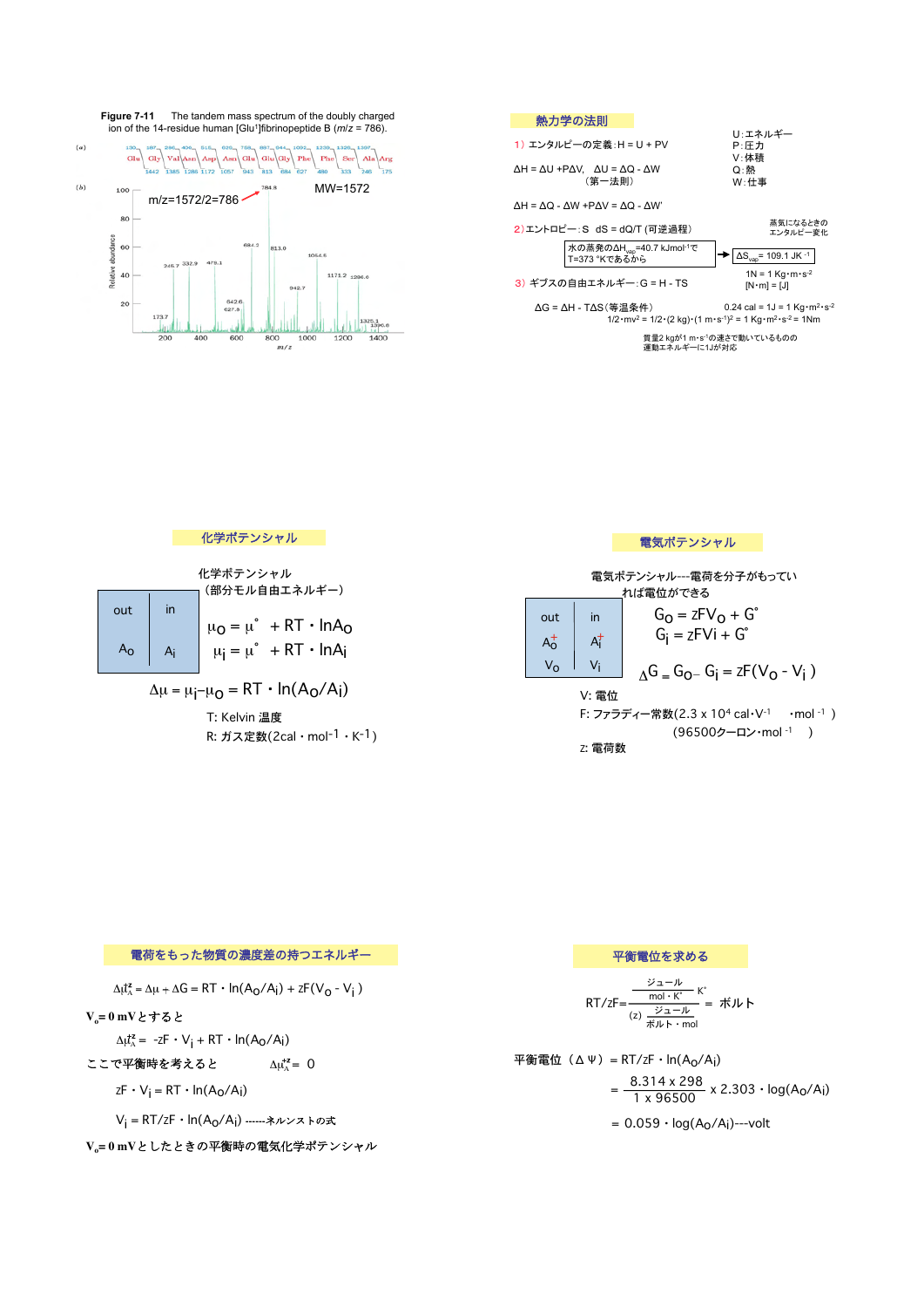







 $dp = 44 - Z4pH$  $\langle \begin{array}{l} \mathit{d}\,\hat{\forall} \end{array} = \mathsf{RT}/\mathsf{F} \ \ln\bigl(\mathsf{K}^*\bigr)_\mathsf{out}/\bigl(\mathsf{K}^*\bigr)_\mathsf{in} \ \ \rangle$